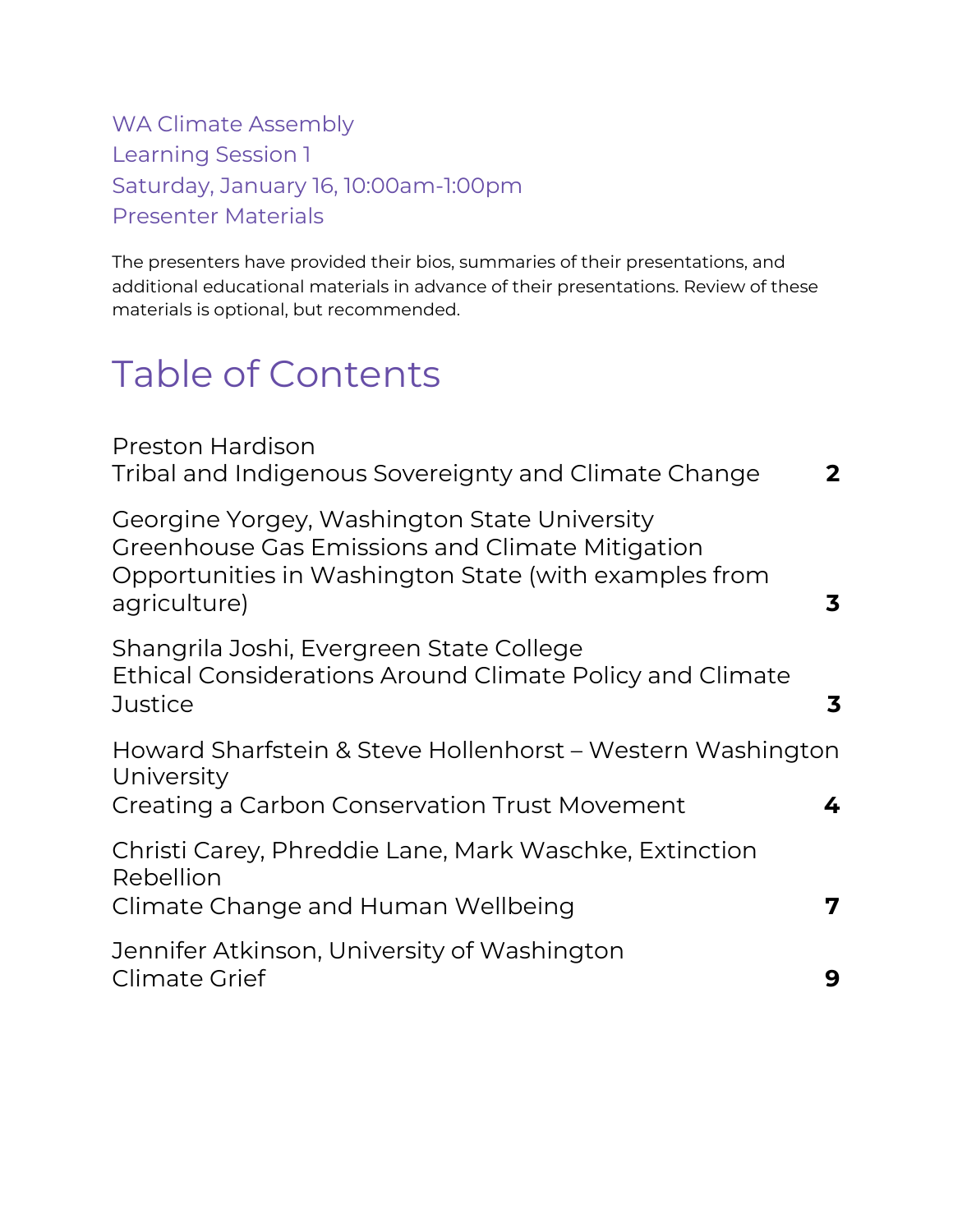### <span id="page-1-0"></span>**Preston Hardison Tribal and Indigenous Sovereignty and Climate Change**

#### **About Preston:**

Preston Hardison is a retired non-tribal employee of the Tulalip Natural Resources Office of Treaty Rights, where he worked for two decades on defending Tulalip treaty rights to "resources," lands and waters with a focus on salmon and climate change issues. He also represented the Tulalip Tribes in negotiations in various bodies including the World Intellectual Property Organization (negotiations on indigenous rights to traditional knowledges) and the Convention on Biological Diversity, Nagoya Protocol and Intergovernmental Platform on Biodiversity and Ecosystem Services (negotiations and expert advice on protecting biodiversity and nature's contributions to people). He has worked with national Tribal climate change policy and assessments to the National Climate Change Assessment the Congressional Climate Action Plan. He co-authored guidelines for considering traditional knowledges in climate change adaptation that have been endorsed by the US Department of Interior.

#### **Presentation summary:**

There are 29 federally recognized 7 non-federally recognized tribes in Washington State. 22 of the federally recognized Tribes signed one of 6 treaties negotiated with tribes, with 7 designated by Executive Order. There is one tribe recognized by the State of Washington. The federal government only recognizes obligations to the 29 tribes, with significant distinctions between treaty tribes and Executive Order tribes. All Tribes have rights, but this presentation will focus on treaty tribes. In the US Constitution, treaties are the "supreme law of the land" and binding on all states. Tribal treaty rights are not granted to tribes. They are based on inherent sovereign rights that pre-existed the establishment of the US Government and the states, and which were retained upon the establishment of Washington State. Following a brief description of this status and history, the presentation will introduce themes that the Assembly may wish to consider related to climate change impacts on tribes, potential effects of non-tribal responses to the climate emergency. It will close with a brief introduction to some tribal worldviews and how these relate to federal, state, local and citizen responsibilities towards sovereign tribes.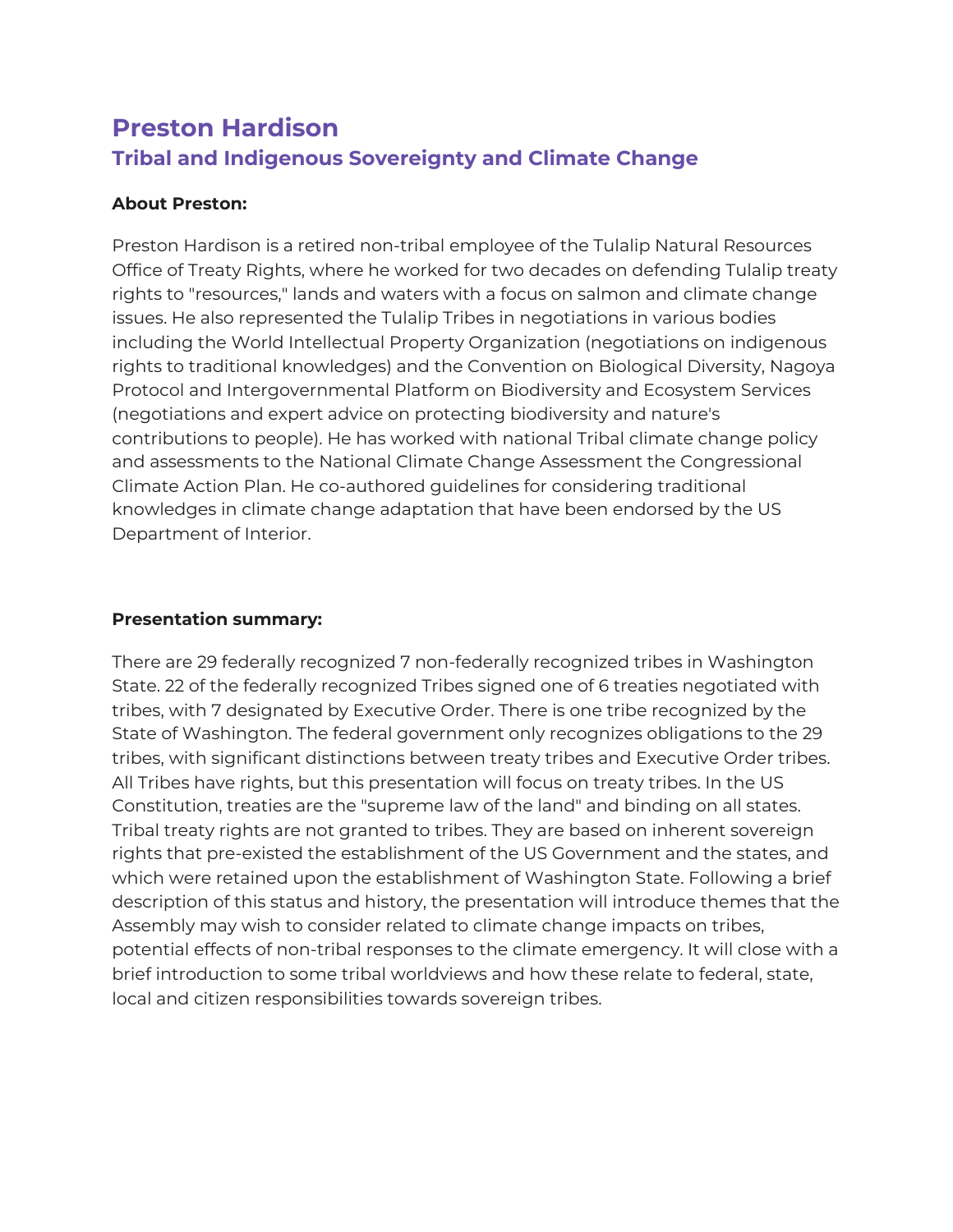### <span id="page-2-0"></span>**Georgine Yorgey, Washington State University Greenhouse Gas Emissions and Climate Mitigation Opportunities in Washington State (with examples from agriculture)**

#### **About Georgine:**

Georgine Yorgey is the Associate Director of Washington State University's Center for Sustaining Agriculture and Natural Resources, where she has worked since 2009. Areas of work include climate change and agriculture, the food-energy-water nexus, and recovery and re-use of organic wastes in agriculture. Recent efforts include the *Farmer-to-Farmer Case Studies: Enhancing*

*Resilience of Farming in the Pacific Northwest (13 case studies)* and a range of other non-academic and academic resources*.* Georgine grew up in Corvallis, Oregon and has lived in Washington since 2006.

#### **Presentation summary:**

Georgine's talk will provide an overview of greenhouse gas emissions in Washington, and mitigation, with a focus on (and examples from) Washington agriculture.

### <span id="page-2-1"></span>**Shangrila Joshi, Evergreen State College Ethical Considerations Around Climate Policy and Climate Justice**

#### **About Shangrila:**

Shangrila Joshi is a Member of the Faculty in Climate Justice at The Evergreen State College. She has a doctoral degree in Environmental Sciences, Studies and Policy (focal discipline Geography) from the University of Oregon, a Master's degree in International Affairs from Ohio University, and a Bachelor's of Science degree in Environmental Sciences from St. Xavier's College, Kathmandu University. Shangrila is a Newar from Nepal, and spent her formative years there, as well as in Dhaka, Bangladesh, and Kabul, Afghanistan. Her research has focused on climate policy and politics at the international scale, and in South Asia. Her Ph.D. dissertation examined North-South climate politics leading up to the Copenhagen Climate Conference. She has published this work in peer-reviewed journals and edited volumes. Her forthcoming book *Climate Change Justice and Global Resource Commons* draws on this work as well as post-doctoral research in Nepal critically examining climate mitigation projects.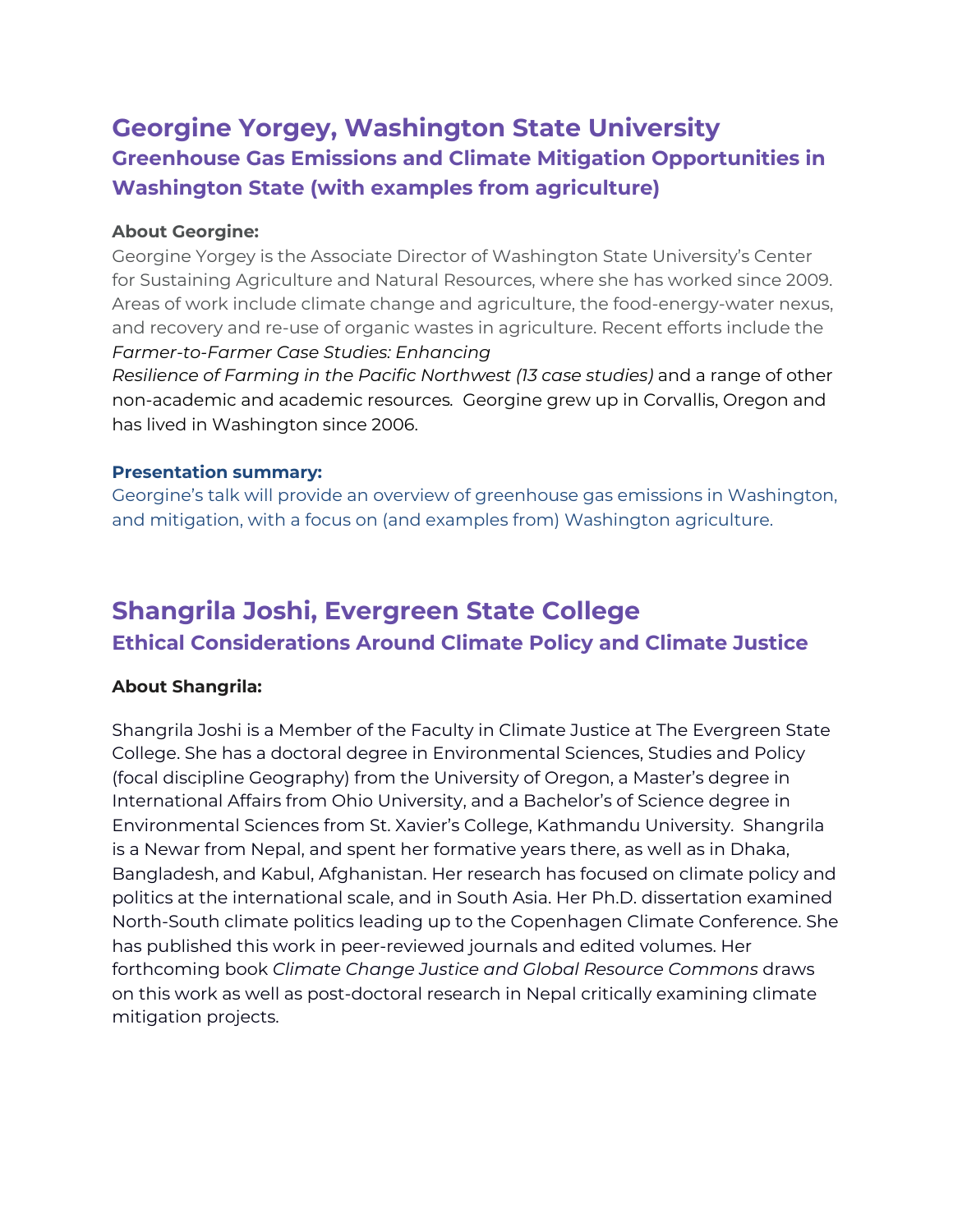#### **Presentation summary:**

In this presentation, I discuss climate justice as a multi-faceted and multi-scalar idea, and argue for a commons-oriented climate policy framework. As such, I will discuss the distributive, participatory, recognition-based, and structural approaches to understanding climate inequalities and envisioning just solutions in global and local contexts. I will contextualize this discussion against the discourse of the 'tragedy of the commons'. If the climate crisis is to be thought of as a tragedy of the atmospheric commons, how might we avert such as tragedy? I will address this question while pointing to some missteps that have been taken and some possible remedies.

#### **Optional additional materials**

<https://yaleclimateconnections.org/2020/07/what-is-climate-justice/>

[https://www.sylff.org/news\\_voices/27127/](https://www.sylff.org/news_voices/27127/)

[https://civileats.com/2020/07/06/could-putting-farmland-in-the-commons-support-l](https://civileats.com/2020/07/06/could-putting-farmland-in-the-commons-support-land-justice-and-sustainability/) [and-justice-and-sustainability/](https://civileats.com/2020/07/06/could-putting-farmland-in-the-commons-support-land-justice-and-sustainability/)

[https://www.dw.com/en/cyclone-amphan-victim-feels-abandoned-by-international](https://www.dw.com/en/cyclone-amphan-victim-feels-abandoned-by-international-community/a-53572416)[community/a-53572416](https://www.dw.com/en/cyclone-amphan-victim-feels-abandoned-by-international-community/a-53572416)

### <span id="page-3-0"></span>**Howard Sharfstein & Steve Hollenhorst – Western Washington University Creating a Carbon Conservation Trust Movement**

#### **About Howard:**

Howard Sharfstein is a retired environmental attorney and former corporate sustainability leader. For more than four decades, Howard has been an environmental professional serving in policy, technical and legal roles. As a practicing attorney, he helped clients fulfill regulatory requirements and he supported complex business transactions.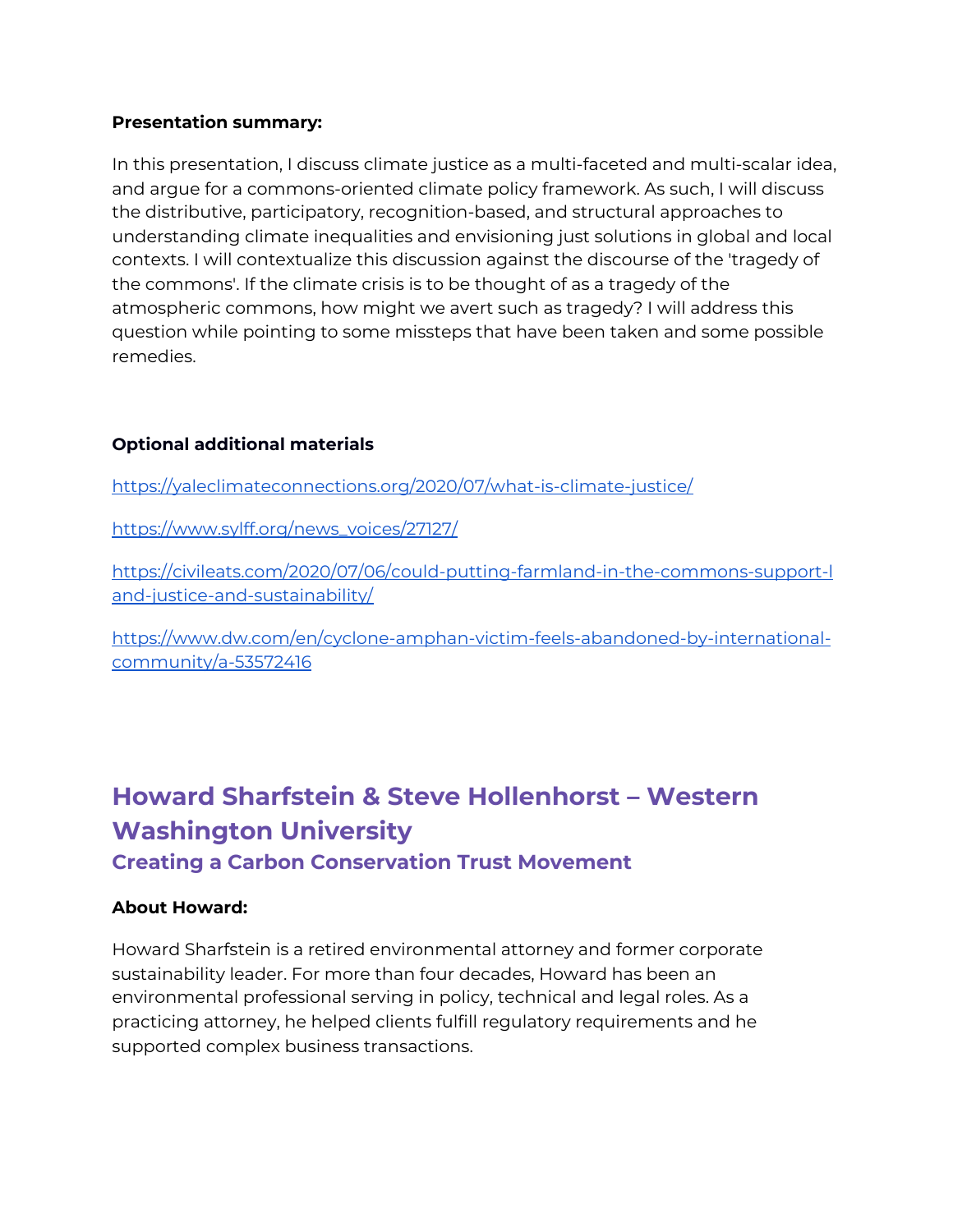For nearly a quarter-century, Howard was an in-house lawyer at Kimberly-Clark Corporation (the makers of Kleenex, Kotex, and Huggies) where he managed environmental compliance and advised on numerous renewable energy deals. There he served as counsel to the company's Sustainability Advisory Board and helped the Global Energy Services team develop effective strategies to reduce the company's carbon emission well-beyond its science-based targets.

Howard has been an adjunct professor here at Western since early 2019. He has taught both Environmental Law & Policy and Energy Policy & Politics. Howard is currently leading an independent study program for students to help launch the carbon trust movement. This spring, he will also teach a Business of Energy class.

#### **About Steve:**

Steve Hollenhorst is a Professor and Dean of the Huxley College of the Environment at Western Washington University. Prior to that he was the Associate Dean of the College of Natural Resources at the University of Idaho, founding director of UI's award-winning Building Sustainable Communities Initiative, founding director of the UI McCall Outdoor Science School (MOSS), and co-editor of the international academic journals Society and Natural Resources and the International Journal of Wilderness. Prior to that he was on the forestry faculty at West Virginia University. While there he served as Treasurer and Vice-Chair of the West Virginia Chapter of the Nature Conservancy. He also founded the West Virginia Land Trust and was a founding board member of the Monongahela River Trail Conservancy and the West Virginia Rivers Coalition. He earned his B.S and M.S. degrees from the University of Oregon, and Ph.D. from the Ohio State University. His research is in the areas of land use policy and management; land trusts and conservation easements; and environmental leadership.

#### **Presentation summary:**

We propose an institutional framework, organizational design, and financing system -- based on current law and the use of markets -- to acquire and secure legal rights to subterranean and biospheric carbon reserves. Acting on behalf of the public, including future generations, the Carbon Conservation Trust (CCT) system will help stabilize the climate by averting carbon emissions and expanding protected carbon reserves to mitigate atmospheric carbon levels.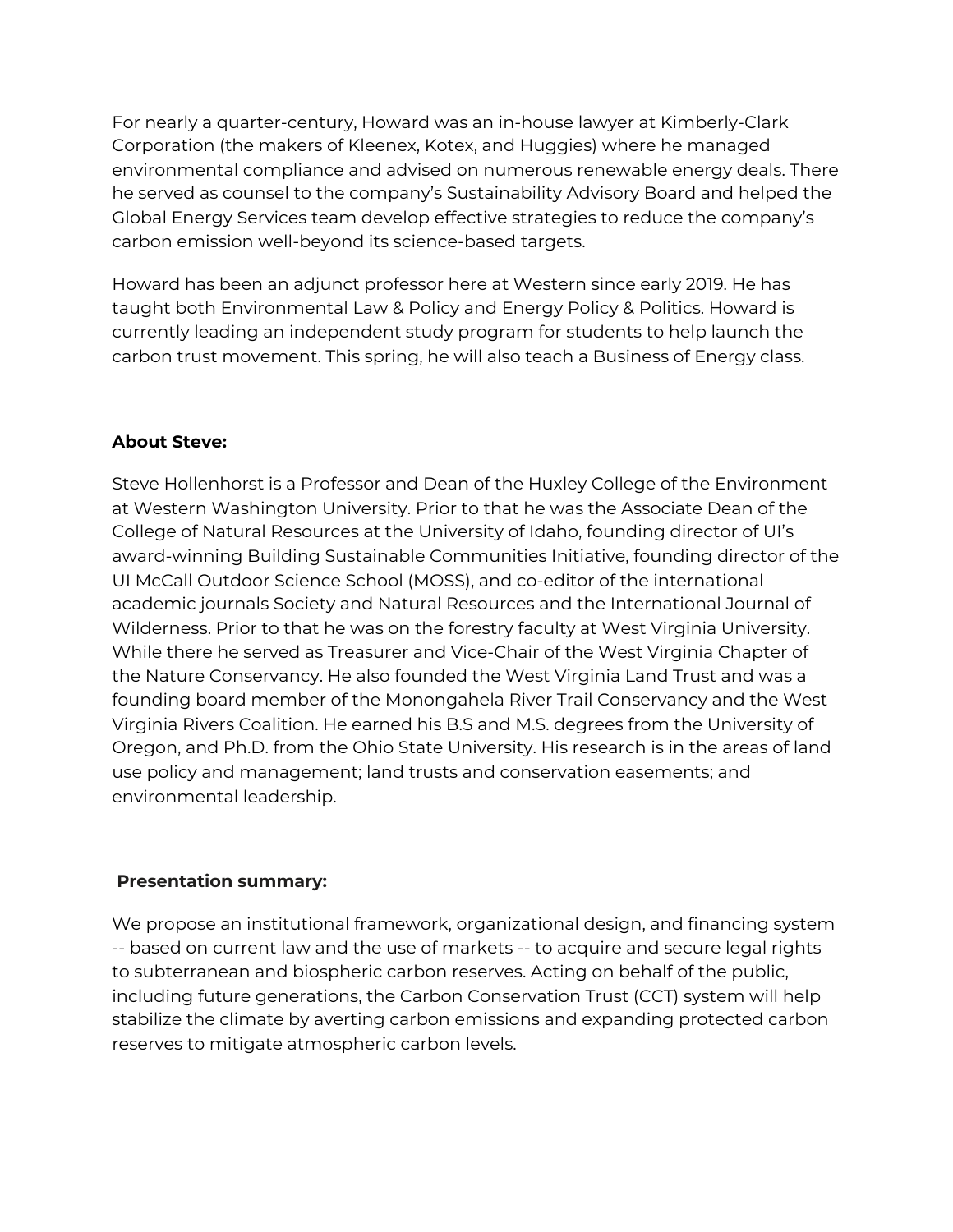The CCT system expands on the approach private non-profit land trusts take to conservation, where non-possessory property interests in ecosystem services are acquired to protect them from development. We propose extending the same legal tools to safeguard the earth's carbon reserves, accumulated over several hundred million years, that stabilize the climate. Combining elements of (i) land trusts, (ii) workforce development programs, (iii) cooperative extension, and (iv) green finance, carbon trusts will function through public/private partnerships, business sponsorships, and multi-stakeholder alliances to develop and implement scalable climate solutions. Successful projects will earn carbon credits by avoiding the conversion of stored carbon into greenhouse gas emissions with measures that credibly certify, properly verify, and legally safeguard carbon assets.

At the heart of the CCT system will be a network of independently chartered, non-profit carbon trusts that work with landowners to protect and augment carbon reserves on their property. Participating landowners will enter covenants that promise to preserve carbon assets on or under the land. In exchange, property owners will receive compensation from sponsors or get validated carbon credits for sale to offset buyers on carbon markets. In fossil fuel country, CCTs will focus on securing fossil carbon reserves. In regions rich in biospheric carbon reserves (such as natural forests, wetlands, and grasslands), emphasis will be on conserving and restoring those landscapes as carbon sinks. In agricultural regions, CCTs will promote carbon farming and agroforestry practices that provide income, build wealth, reduce emissions, and capture and sequester carbon.

CCTs will deploy a trained workforce of carbon protectors (CPs) to secure a legal interest in carbon reserves and help landowners capture and sequester additional carbon through tree planting, forest protection, biochar production, and regenerative agriculture. CPs will work directly in-house for carbon trusts, independently under contract or on a fee basis, and as consultants providing technical assistance to carbon trust stakeholders. Universities, colleges, and trade schools will play a vital role in the workforce training and advancement for CPs.

At the national level, an Association of Carbon Conservation Trusts (ACCT) will provide advocacy and governance, including accreditation, best practices, performance standards, and training materials for CCTs and their workforce of CPs. The ACCT will also promote policies and processes that use carbon markets to transform forests, agricultural fields, and fossil fuel reserves from potential carbon emission sources to protected carbon reserves. Going forward, we will enlist thought leaders to help develop a pilot carbon trust based in Washington's Whatcom and Skagit counties. This experience will inform a founders' conference in late 2021 to establish the ACCT and start accrediting and scaling CCTs in other regions.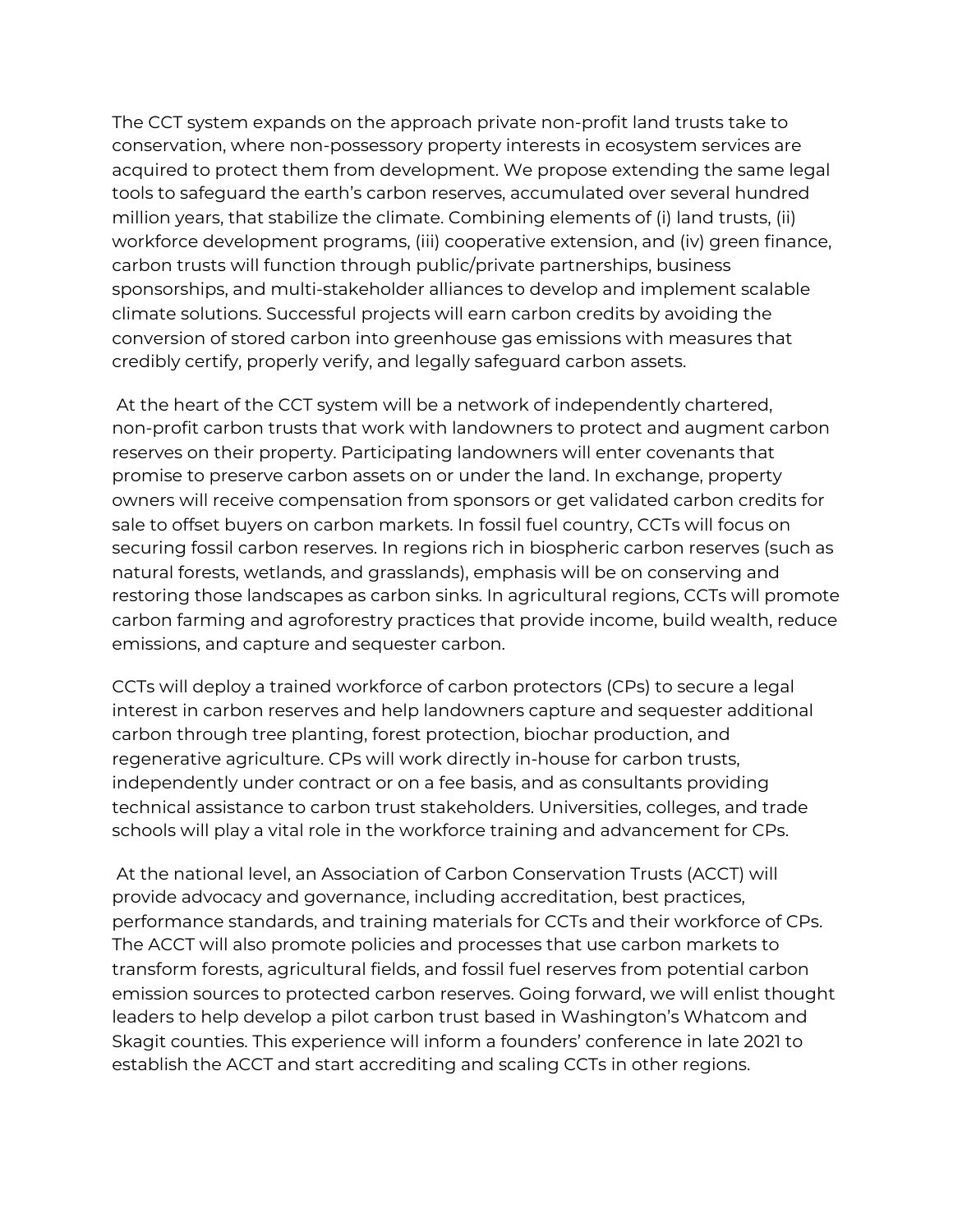## <span id="page-6-0"></span>**Christi Carey, Phreddie Lane, Mark Waschke, Extinction Rebellion**

#### **Climate Change and Human Wellbeing**

#### **About Christi:**

Christi became interested in the proliferation of plastic pollution decades ago. When plastic bags were introduced, around 1980, she made her first cloth bag and does not utilize plastic bags. She is currently an organizer and active member of Extinction Rebellion, Bellingham. This group attempts to educate the public about climate related issues through social media and events. In her professional life, she has focused on empowering and encouraging all people, but particularly students and youth with challenges. She is a life-long learner, and enjoys sharing, collaborating, and laughing. Counseling experience in the mental health field and foster care system, as well as teaching all types of psychology classes provides a foundation for relating to all people. Teaching various accounting and business classes and providing financial education to both adults and youth and offering tax preparation services also contributes to the foundation of her academic and social service activities. Teaching experience includes facilitating both in-person and distance learning college level classes since 2008 and substituting at the high school level since 2009. She is President and CEO of Teens, Training, and Taxes, which is a non-profit organization created to prepare taxes for the public for a nominal fee, and to offer financial education to youth and adults with challenges. Teens, Training, and Taxes will collaborate with non-profits, including Restorative CommUnity Coalition located in Bellingham, Washington, to assist people who are impacted by any negative event, including climate-related events. She is also a board member of Restorative CommUnity Coalition. She has held the National Certified Counselor accreditation (NCC) since 2005 and achieved the Accredited Financial Counseling certification (AFC®) in 2014. She has held the Arizona Substitute Teacher Certification K-12 since 2009, substituting at Ponderosa High School, Coconino County Juvenile Detention, and Coconino County Jail. Academic achievements include a master's degree in counseling, a master's degree in financial counseling, and a doctorate in educational leadership.

#### **About Freddie:**

Freddie Lane is a documentary filmmaker and photographer who graduated from Chemawa Indian Boarding School in 1986. As a former member of the Lummi Council, Freddie advocates for treaty rights, rights of nature and environmental protectionism. He has worked for Lummi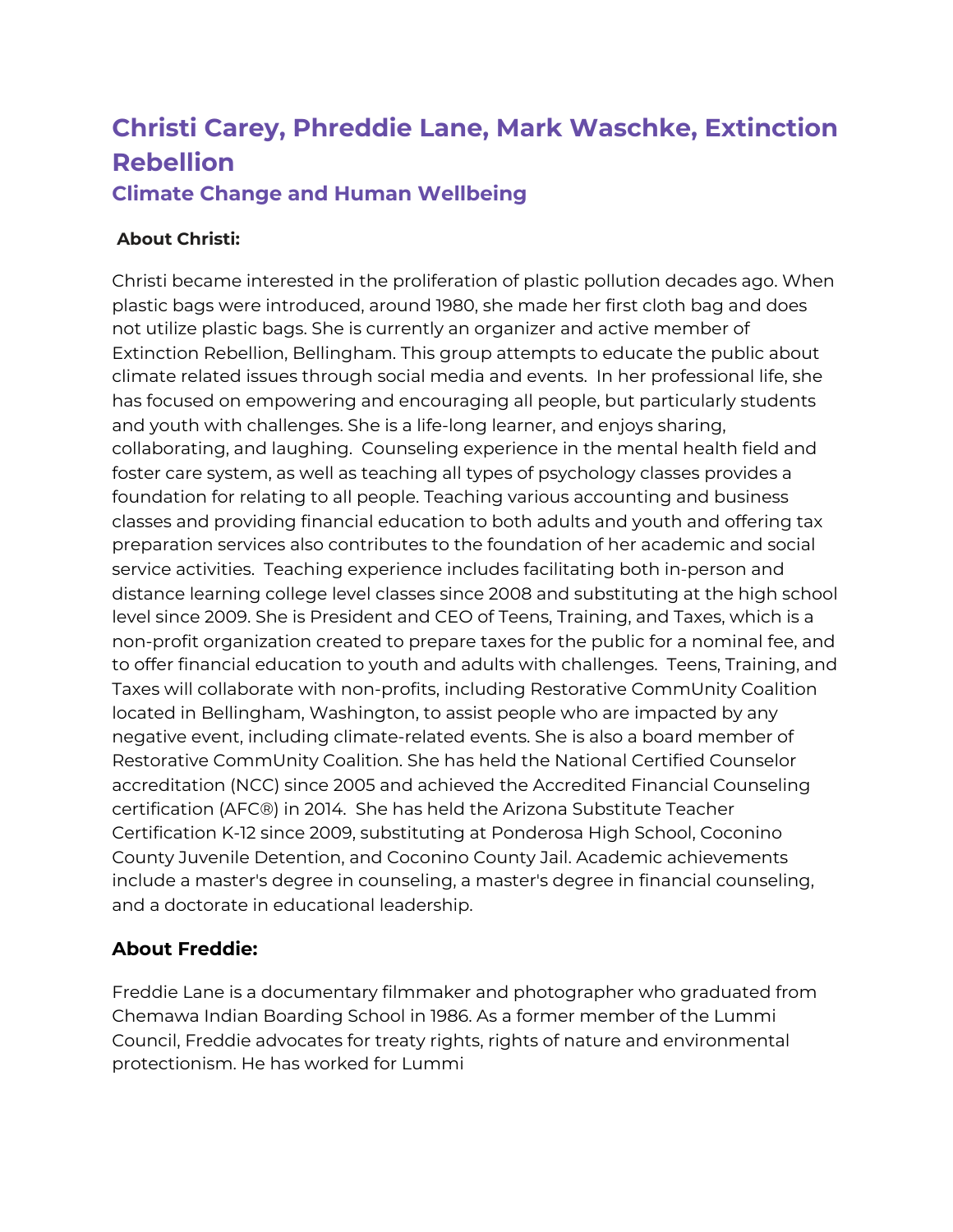Nation and the tribes newspaper, 'Squol Quol' from 1996 to 2008 and continues his work in public relations and communications with youth filmmaking workshops & consulting. Lane has logged over 48,000 miles with the House of Tears Carvers beginning in 2002 with the Healing Pole Journey to 'Kwel hoy' 'We draw the line' fighting pipelines & amp; coal ports and saving the orca whale 'Lolita' from the Miami Seaquarium. Freddie has directed the Lummi Stommish Water Festival for over 22-years and directed the Paddle to Lummi 2007 Tribal Journeys, with 65,000 attendees and 72-canoes and host at the Paddle to Lummi 2019.

#### **About Mark:**

Mark was raised on a working dairy in Western Washington. He has operated a tree trimming business for over 40 yrs. He worked with USDA Forest Service contracts, which included cone picking in genetically superior trees [silvaculture] and precommercial thinning in naturally regrowing stands of previously logged units. Mark has been doing serious soil rebuilding and carbon sequestering [on a small scale] here on the west side of the state of Washington and has done a small tree planting projects on private land with very challenging conditions in Eastern Washington. Mark has been an activist, starting with the Occupy movement, as participant and organizer, with Shell No, Standing Rock, Bernie '16', and now Extinction Rebellion, acting as administrator of multiple Facebook pages, such as XR Regeneration WG B'ham and others. Looking Seven Generations out is not an abstract concept: it is survival.

#### **Presentation summary:**

Freddie Lane will discuss how he educates people using documentary filmmaking and photography. He will explain how, as a former member of the Lummi Council, Freddie advocates for treaty rights, rights of nature and environmental protectionism. He uses his work in public relations and communications with youth filmmaking workshops & consulting to educate and inform the public. Lane will discuss how art is a very important part of Lummi tradition and that he has traveled 48,000 miles with the House of Tears Carvers, beginning with the Healing Pole Journey to 'Kwel hoy." He will discuss the movement 'We draw the line' fighting pipelines, coal ports, and saving the orca whale 'Lolita' from the Miami Seaquarium. Freddie will discuss community activist activities, such as Lummi Stommish Water Festival, Paddle to Lummi and Tribal Journeys.

Christi Carey will discuss energy inefficiency in cities including how to change building codes. She will also discuss city-wide pollution and recycling. She will give examples of how a city could approach and manage these issues. Building codes for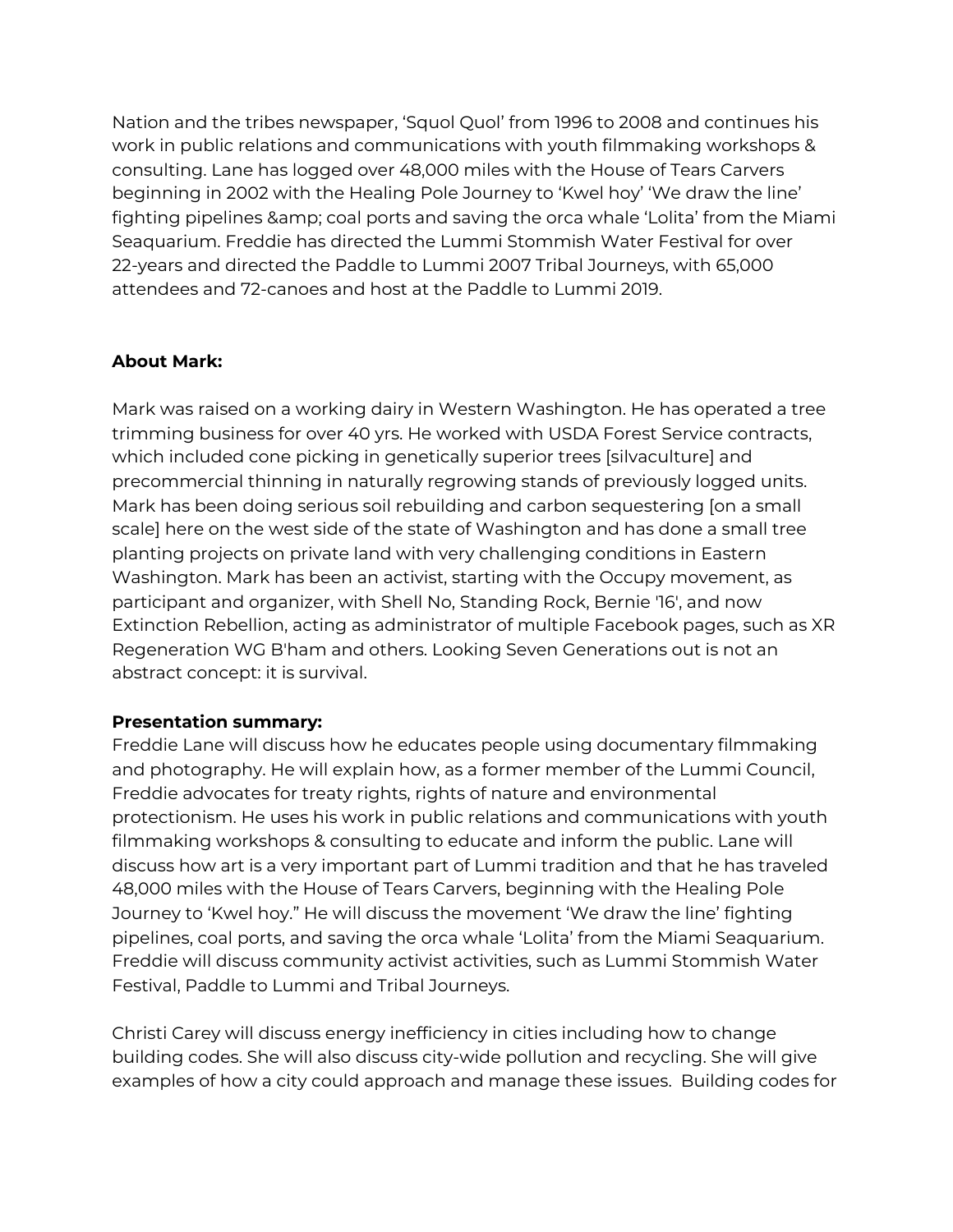single-family dwellings are very restrictive and complicated. They could be more efficient statewide and zoning could be adjusted to allow tiny homes and smaller prefab homes, including community

gardens. Trash disposal and recycling could be made more convenient and ubiquitous for residents.

### <span id="page-8-0"></span>**Jennifer Atkinson, University of Washington Climate Grief**

#### **About Jennifer**

Jennifer [Atkinson](https://www.drjenniferatkinson.com/) is an Associate Professor of environmental humanities at the University of Washington Bothell, and the creator and host of "**Facing It,"** a podcast exploring the emotional toll of climate disruption. She also co-coordinates th[e](https://www.existentialtoolkit.com/) [Existential](https://www.existentialtoolkit.com/) Toolkit for Climate Educators, an international collaboration of activists, educators, mental health professionals and climate scientists who are developing resources to navigate the psychological dimensions of ecological loss. Jennifer's seminar on "Climate Anxiety & Eco-Grief" was among the first college courses of its kind in the U.S. and has been featured in The [Washington](https://wapo.st/2PpH2Ge?tid=ss_mail) Post, the Los [Angeles](https://www.latimes.com/science/story/2020-01-11/feeling-distressed-about-climate-change-heres-how-to-manage-it) Times, NBC [News](https://www.nbcnews.com/health/mental-health/climate-grief-growing-emotional-toll-climate-change-n946751), The [Seattle](https://www.seattletimes.com/seattle-news/education/feeling-it-uw-bothell-class-helps-students-face-emotional-impact-of-a-warming-planet/) Times, and [Grist](https://grist.org/article/climate-change-education-college-graduation/). She is also the author of *[Gardenland:](https://ugapress.org/book/9780820353197/gardenland/) Nature, Fantasy and [Everyday](https://ugapress.org/book/9780820353197/gardenland/) Practice*. Jennifer holds a PhD in English from the University of Chicago, and currently lives in Seattle where she's taught at the University of Washington for the past 11 years.

#### **Presentation summary:**

We usually focus on the physical impacts of climate change, but ecological disruption is also taking a huge emotional toll. This talk explores the mental health dimensions of climate disruption, and offers strategies for navigating the range of emotions we feel in response to this crisis: from anxiety and grief to anger, guilt, apathy and hope. Professor Atkinson draws from her experience teaching a seminar at the University of Washington that helps students and faculty manage the anxiety that can arise from environmental loss. For additional strategies for developing the resilience to stay engaged in climate solutions, please see Atkinson's podcast, "Facing It"[:](https://www.drjenniferatkinson.com/facing-it) <https://www.drjenniferatkinson.com/facing-it>